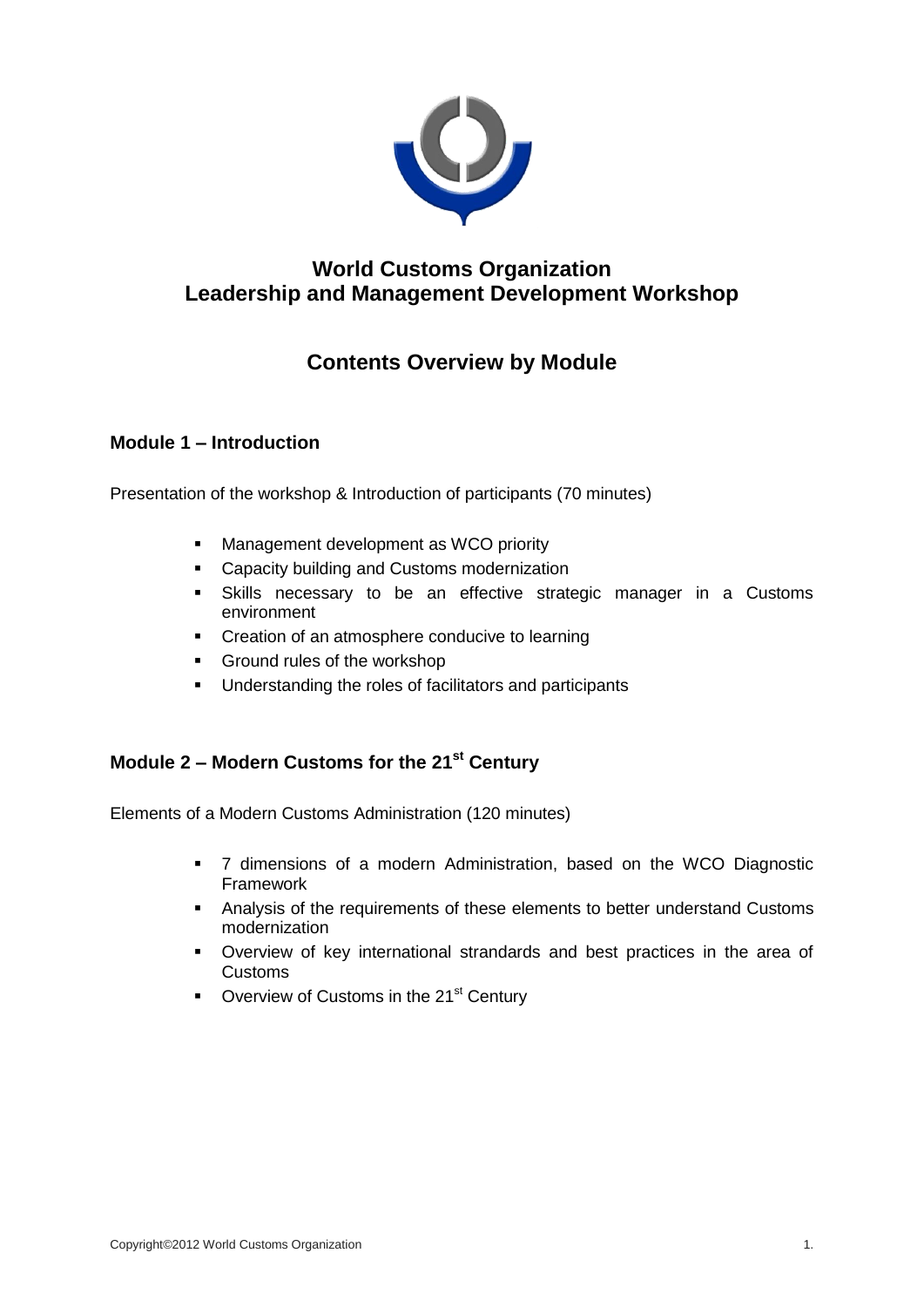## **Module 3 – Strategic Management and PICARD standards**

Strategic management (240 minutes)

- Concept of Strategic management its application in the administration
- Defining Leadership What is it?
- **Presentation on PICARD**
- **Introduction to the Personal Development Pyramid**
- 'Knowing yourself**'**  an issue for leaders
- **Increasing awareness for qualities**

## **Module 4 – Self-evaluation and personal skills development**

Leadership and Management self-evaluation (30 minutes introduction + short sessions at end of each module)

- Self-assessment of own leadership and management skills
- **Validate understanding of skills**
- **If Identify strengths and weaknesses develop a personal development action** plan
- **Individual exercise with coaching support from facilitators and co-participant**
- "Being a partner" applying some basic coaching principles
- $\blacksquare$  Time 30 minutes
- Throughout the duration of the workshop

## **Module 5 – Leadership**

Leadership (245 minutes)

- **Distinction between Leadership and management**
- **Focus on raising self-awareness**
- **EXEC** Leadership in action behaviours of leadership and its impact
- **Story-telling**
- **EXEC** Leadership and future imagining an ideal World
- Awaken the leader through greater self-awareness body, mind, emotions and spirit
- Servant leadership "parent of the world"

#### **Module 6 – Visioning**

Visioning (175 minutes)

- **Understanding the administration's vision statement and beyond**
- Visioning at the organizational level and at the "work area" level
- **•** Difference between mission, vision, strategy, and organizational values
- Visioning as an ongoing process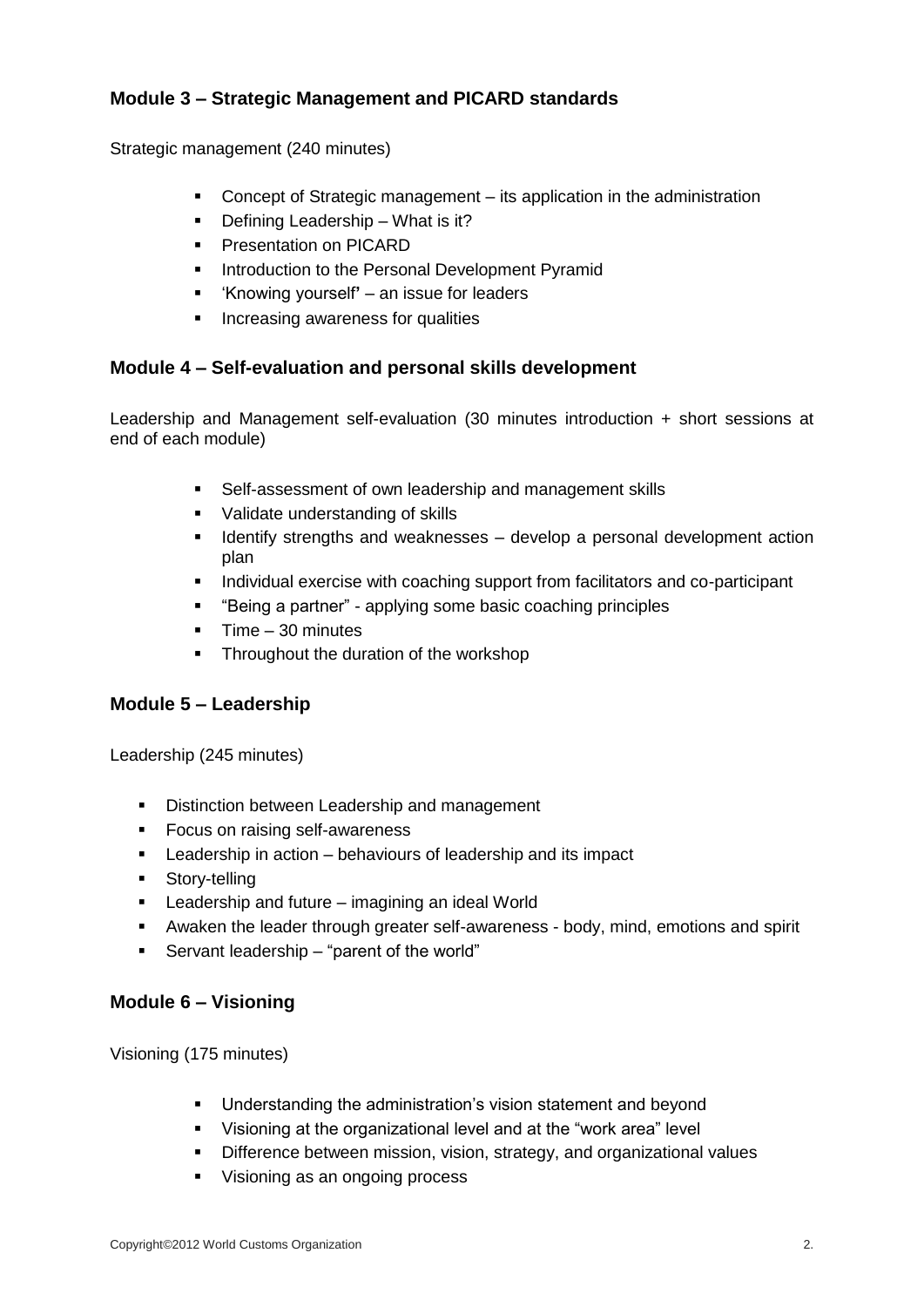"Walk the walk and talk the talk"

## **Module 7 – Situational Leadership and Management styles**

Management Styles and Situational Leadership (175 minutes)

- **Understanding your own management style and that of the administration**
- **If** Identifying your preferred style
- **Understanding and experiencing various management styles**
- Situational Leadership its four dimensions
	- **Leader: Work and Person**
	- Worker: Task Maturity, Commitment and beyond

#### **Module 8 – People management**

People Management (360 minutes)

- **HR Management vs People Management**
- **Achieving results through others**
- **•** Motivation
- Delegation
- **Coaching & Feedback**
- **Performance management**

#### **Module 9 – Promoting integrity in the workplace**

Promoting Integrity (220 minutes)

- **Integrity and corruption in the Customs environment**
- **Broad concept of integrity: anti-corruption, professional conduct**
- **Impact on objectives, organization, people, stakeholders,**
- Organisational response: integrity development in the Customs context based on the Revised Arusha Declaration
- **Anti-corruption pipeline**
- Role of the manager in the promotion of integrity in the workplace concrete actions that should be taken
- **Personal values and integrity**

#### **Module 10 – Negotiation skills**

Negotiation Skills (120 minutes)

- Negotiations in the Customs context role play
- **Manager as a negotiator on a daily basis**
- **Best practices and lessons learned**